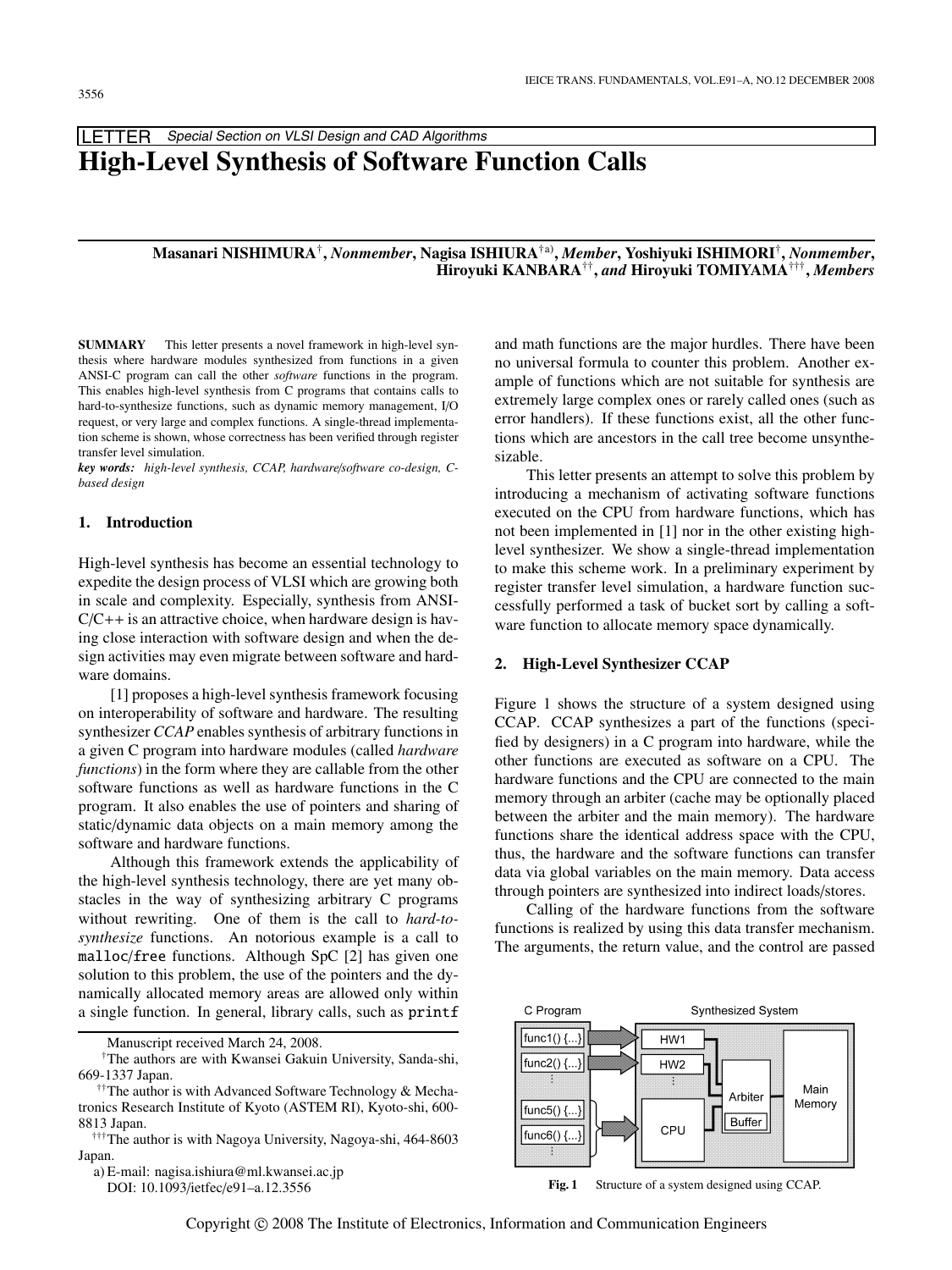via global variables. Calling of the hardware functions from hardware functions is also realized in the same way†.

# **3. Calling Software Functions from Hardware Functions**

Calling of software functions from hardware functions can be realized basically in the same way as calling of hardware functions. The arguments and the return value can be passed via the main memory. However, control transfer from hardware back to the CPU needs some tricks, for the CPU is busy watching for the completion of the hardware function.

We first show an implementation utilizing multithreading, which is rather a straightforward method, and then present an improved single-thread version.

## 3.1 Multi-Thread Implementation

If a multi-threading environment is available on the CPU, we can make software functions behave like hardware functions, and thus we can pass control from hardware to software in the same way as in hardware to hardware.

Figure 2 illustrates the outline of the method, where the main function ( $\circled{1}$ ) calls a function hw() ( $\circled{2}$ ), which is synthesized into hardware, and hw() calls a hard-to-synthesize function  $sw1()$  ( $\circled{3}$ ), which is executed on the CPU.

The transformation for  $\oslash$  is done as described in [1]:  $Q$  is converted into an interface (stub) function  $(Q)$ , which is executed on CPU, and the body function  $(\mathbf{b})$ , which are synthesized into hardware. The interface function stores the argument into shared variable \_ARG\_hw and set \_RUN\_hw to 1 to activate the hardware function. It waits for the hardware to complete the task to turn \_RUN\_hw to 0 and receives the return value from \_RET\_hw. On the other hand, the hardware waits for RUN hw to be 1 and loads the argument from \_ARG\_hw to start execution. After storing the return value to \_RET\_hw, it switches off \_RUN\_hw.

Calling to software function  $sw1()$  in  $Q$  is expanded into the code sequence similar to the interface function  $\omega$ . The code sequence is exactly the same as that of the calling to hardware functions, except for the variable names.

For each callee software function, a thread is created. The thread runs an interface routine  $sw1\_IF()$  ( $\odot$ ) which is generated from the callee software function  $(3)$ . The interface routine handles the passing of data and control, and calls the body function. In this example, sw1() is executed in the main thread if it is called from the main routine and in thread 1 if it is called from some hardware functions.

#### 3.2 Single-Thread Implementation

The multi-thread implementation is quite simple, but the support for multi-threading by an operating system and a library is a prerequisite. Moreover, run time overhead for watching \_RUN\_\* variables would be prohibitive when many software functions are called from hardware functions. Thus, we propose a single-thread implementation for calling software functions from hardware functions.

The key idea is to integrate all the interface functions associated with each hardware function into a single control management routine. Figure 3 illustrates the overall configuration of the single-thread implementation, where hardware function hw() activated from main() may call software functions  $sw1()$ ,  $sw2()$ , and so on.

The control management function hw\_CM() performs two tasks in a single loop. While it waits for the completion of the hardware body function by watching variable  $_RUN_hw$ , it also tests  $_RUN_sw1$ ,  $_RUN_sw2$ ,  $\cdots$  to see if



Fig. 2 Multi-thread implementation.



†Recursive calls of hardware functions are not supported.